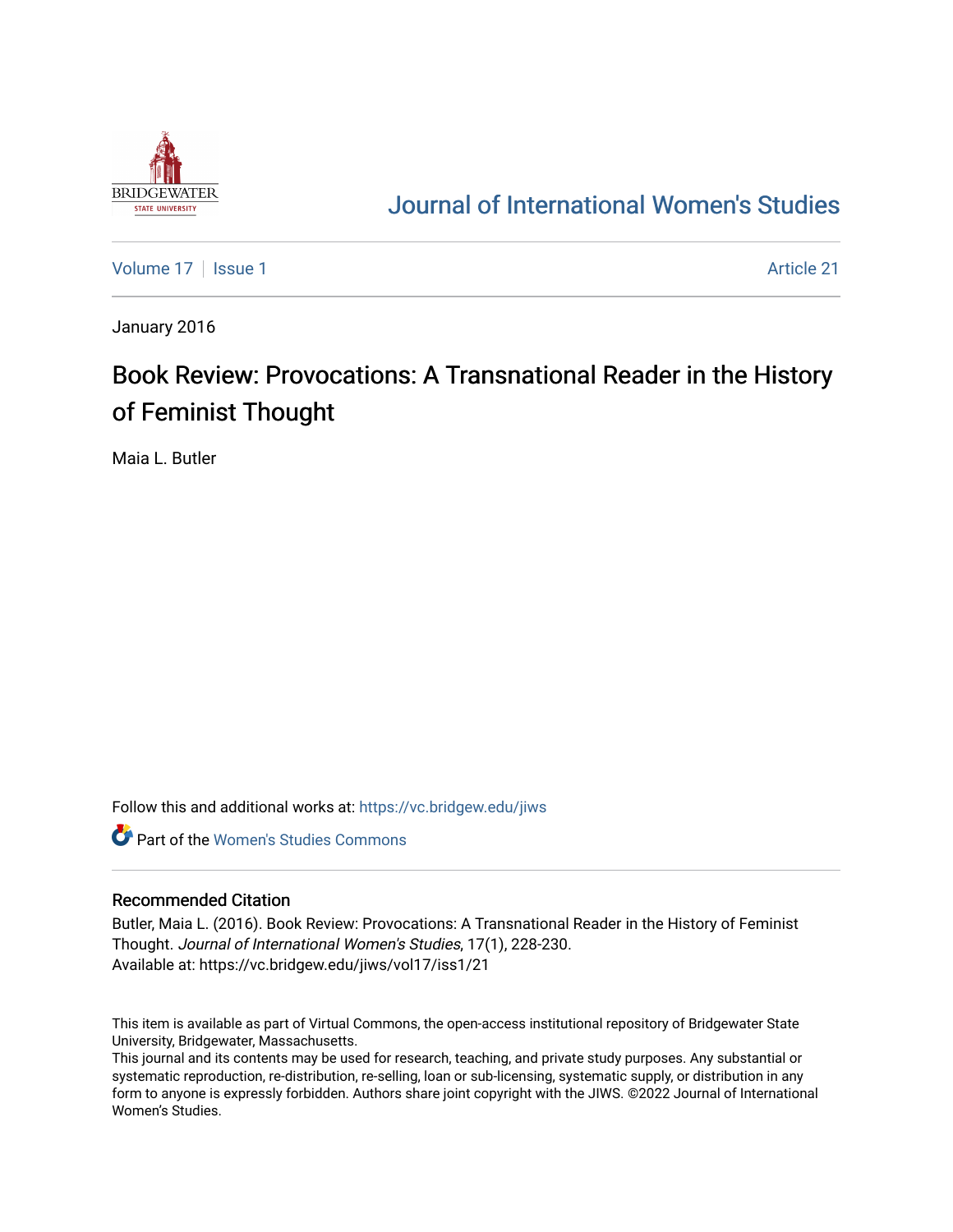#### Butler: Book Review: Provocations

This journal and its contents may be used for research, teaching and private study purposes. Any substantial or systematic reproduction, re-distribution, re-selling, loan or sub-licensing, systematic supply or distribution in any form to anyone is expressly forbidden. ©2016 Journal of International Women's Studies.

## *Provocations: A Transnational Reader in the History of Feminist Thought.* **Eds. Susan Bordo, M. Cristina Alcalde, and Ellen Rosenman. 2015. UC Press. Oakland. 608 pages, with photographs, appendices and indices.**

Reviewed By Maia L. Butler<sup>1</sup> University of Louisiana, Lafayette

## **Cross Talk across Borders**

*Provocations: A Transnational Reader in the History of Feminist Thought* contributes to the contemporary movement to engage feminist theory as a body of work unbounded by, though also informed by, the confines of the nation. While this text does adhere to a historical organization model, a choice made after much consideration by the editors, it resists centering the Western tradition and challenges binary thinking about the conversations between feminist thinkers of the false dichotomy "the West and the rest." Susan Bordo, M. Cristina Alcalde, and Ellen Rosenman have edited this collection of feminist thought with an eye toward inclusion of transnational texts that does more than simply provide diversity; they foreground the cultural and historical differences out of which the works develop. The editors' goals for the construction of this collection were to "make the study of feminist thought fresh, accessible, and provocative—and to encourage transnational interdisciplinary analysis rather than simply to represent 'difference'" (xxiii). With an impulse toward highlighting the most influential and enduring issues in feminist thought, and toward including a range of genres such as manifestos, imaginative writing, cartoons and images, and philosophical essays, Bordo, Alcalde, and Rosenman have brought together an aggressively inclusive and thoroughly historicized anthology of feminist thought ideal for study and teaching.

The editors' commitment to placing works in conversation through "cross talk," or the practice of "interrelating works without submerging their particularities," is manifested through the structure of each of the book's five parts and 28 chapters (xix). Each chapter prepares the reader for the selections within it with an original introduction followed by a list of works cited or endnotes. Also included are several discussion questions intended to frame reading or to serve as a touchstone for discussion in the classroom. The editors provide historical and cultural context in the introductions, and also incorporate feminist readings of other scholars to highlight the various ways in which the selection has been read by critics over time. For instance, the chapter "Sor Juana de la Cruz: Early Feminism in the Americas or the Right of Every Woman to Study" addresses the work of only one early feminist thinker, but Mónica Díaz's chapter introduction includes several critics' readings of de la Cruz's work, illuminating the feminist issues raised by the critical cross talk. Díaz addresses intellectual history in the introduction, the importance of recovering early works such as those of de la Cruz, and the question of whether one can call a thinker of the early modern period a feminist, a term developed out of twentieth-century women's movements. Throughout the introduction, as she briefly glosses colonial and religious history of New Spain, where de la Cruz enjoyed a positon in the elite society of Creoles (*criollos*), Diaz references scholarship on the writings of the author. She discusses feminist readings of *Primero Sueño* by Octavio Paz and Tamara Harvey, illuminating the critical colloquy on the poem, and in discussing

 $\overline{\phantom{a}}$ 

228

<sup>1</sup> Ph.D. Candidate, Department of English University of Louisiana at Lafayette mlbutler83@gmail.com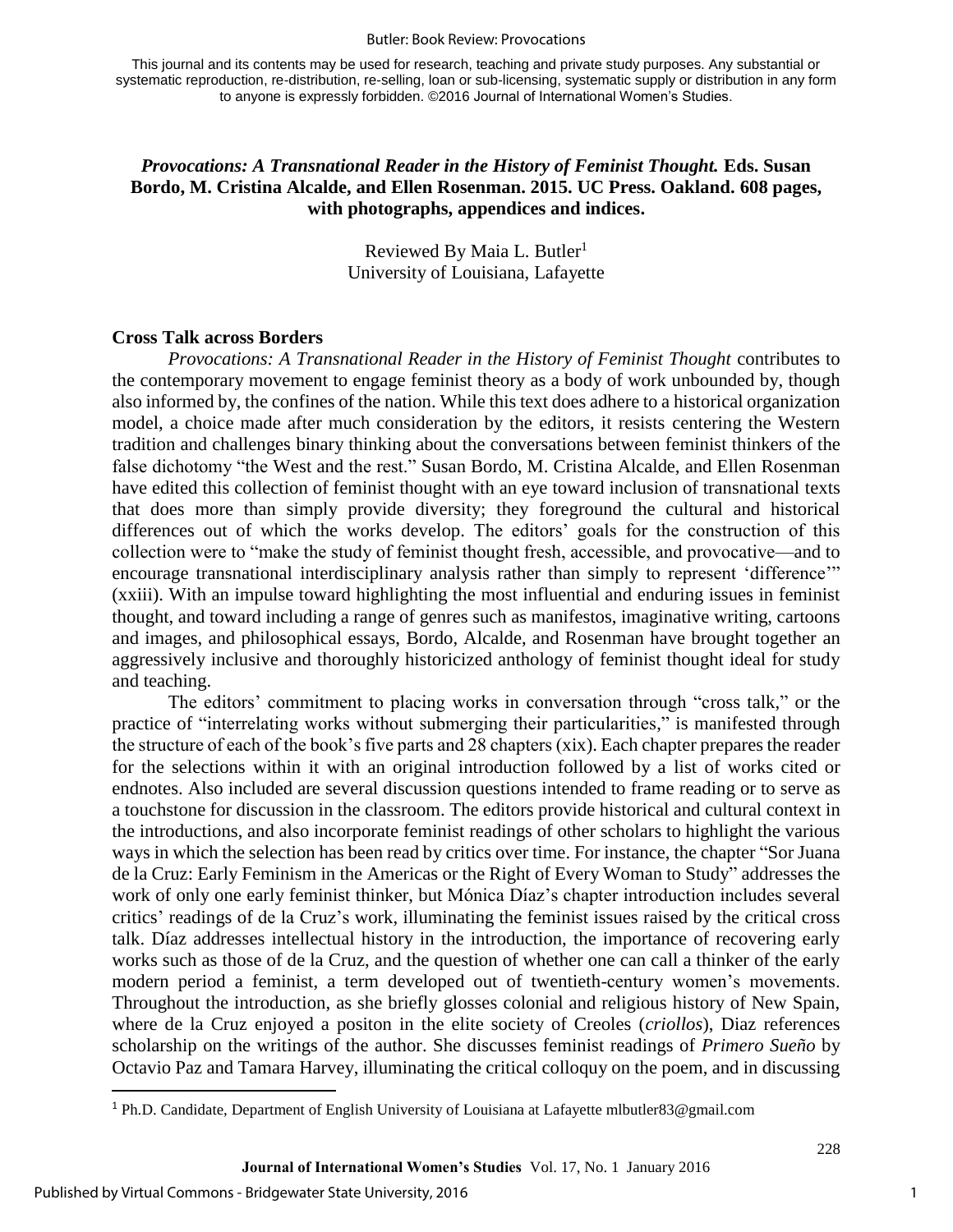the rhetorical moves that de la Cruz makes in *La Repuesta* (1691), relates Electa Arenal and Amanda Powell's argument that this response represents just one instance of her participation in the *querelle des femmes* (30-1). Their work places de la Cruz's intellectual pursuits and publications in the context of the medieval and early modern periods' "woman question," and reveals that her work and consciousness foreshadows our contemporary understanding of feminism (31). Through this brief intellectual history that Diaz intersperses into historical and cultural contexts of de la Cruz's work, in which she references several more works of criticism, Diaz reinforces how recovery work in the feminist tradition creates continuous opportunities for critical engagement with early feminist thinking.

The construction of a tradition is taken up repeatedly in this reader, which addresses one of the goals that Bordo, Alcalde, and Rosenman identified during early conversations conceptualizing *Provocations*. They heard their colleagues' concerns that students often move too quickly to dismissing earlier works in the canon of feminist thought, casting off works written before 1985 as "racist, heterosexist, essentialist, et cetera, et cetera" while taking their theory courses (xvii). The conversations between primary works continuously engage the question of how to value works that both make valuable contributions to the field and also contain problematic premises such as the ones students are increasingly sensitive to. One example of this is foregrounded in Ellen Rosenman's introduction to the chapter, "*A Room of One's Own* in Transracial Perspective," which addresses the work of another feminist foremother, Virginia Woolf, by placing *A Room of One's Own* (1929) in conversation with Alice Walker, a contemporary feminist who responds to her work in *In Search of Our Mothers' Gardens* (1983). Rosenman addresses Woolf's analysis of cultural forces and material conditions impacting her theory of a literary history of women, and in so doing, brings her early conception of a women's tradition into focus. The introduction also illuminates the issues Woolf raises that become central to the tradition of feminist theory, taken up by "Second Wave" feminists: Woolf's development of a theory of "difference," and her discussions of the historical oppression of women and the value of constructing epistemologies grounded in women's experiences (185). Blind spots and privileges many critics note that Woolf exhibits in *Room* do not detract from its relevance, and in furthering this fact, Rosenman includes a gloss on Alice Walker's response to the marked lack of class and racial considerations within the work. Set off in a text box within the introduction is a discussion of Walker's points as she talks back to Woolf, an excerpt in which she inserts Phillis Wheatley into Woolf's literary history, and a statement connecting both authors' insistence on the value of public recognition for women's creative work to contemporary "Mommy Wars" that create a false dichotomy between work at home and in public (186). Rosenman's attention to the way that Walker's thinking descends from and also challenges Woolf's highlights the tradition of conversations throughout the tradition of feminist thinking, and affirms the value of reviving and rereading works in new contexts.

Feminist thought is not limited to the strictly literary, however, and as such, *Provocations* includes considerations of the praxis of feminist organizing. M. Christina Alcalde, Srimati Basu, and Emily Burrill edit the chapter "Feminist Organizing around Violence against Women in Mali, Peru, and India," in which excerpts from a charter, a convention, and a street play are included. In providing an overview of feminist organizing in three countries, the editors illuminate the ways that international and national feminisms intersect and highlights the particular goals and challenges related to feminist organizing at the local level. Alcalde, Basu, and Burrill note the impact that the discourses and parameters developed during the United Nations Decade for Women, on the international scale, have on the activities of government and community

229